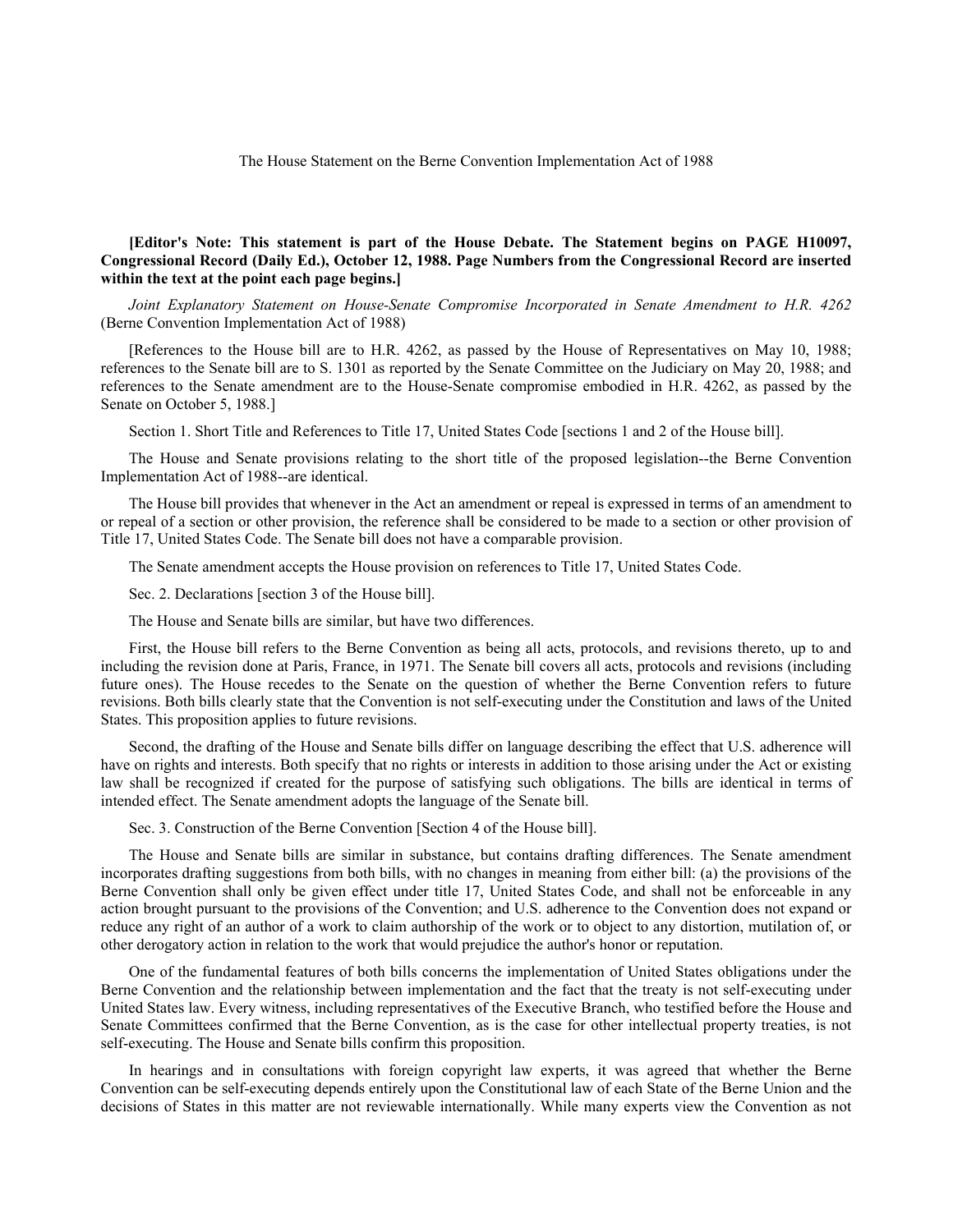expressly intended to be self-executing by the contracting parties, that issue is not free of doubt and practices of countries have varied.

There is no doubt, however, under the express provisions of the Senate amendment, that the Convention--including future revisions--will not be self-executing in the United States. This reflects a judgment that transcends in importance the particular concerns regarding moral rights and pre-emption which have made non-self-execution of Berne an important element of the compromises in this bill. That consideration is that Article I, Section 8 of the Constitution, by conferring expressly the power to legislate copyright protection upon the Congress, necessarily calls into serious question whether the Supremacy Clause can ever function in the copyright field. In short, for any act of the Berne Union to be effectively implemented in the United States will depend upon Congress so legislating.

Sec. 4. Subject Matter and Scope of Protection [Sections 5, 6 and 7 of the House bill].

Section 4 of the Senate amendment contains several House provisions: (1) definitions; (2) national origin; and (3) the jukebox compulsory license. It does not contain another provision found in the Senate bill relating to reproduction by libraries and archives.

**[PAGE H10096]** The Senate amendment reflects a drafting compromise on organizational format, providing one section for definitions, national origin, preemption and the jukebox compulsory license. The Senate amendment adopts the House position on the matter relating to libraries and archives. No change in the present practices of libraries is contemplated.

The House bill defines ''Berne Convention'' as all acts, protocols, and revisions thereto, up to and including the revision done at Paris, France, in 1971. The Senate bill similarly defines Berne Convention, but also includes future revisions. The Senate amendment defines the Berne Convention as including future revisions.

However, no future revisions of the Berne Convention can be self-executing. The amendment defines the Convention to include future revisions of the treaty because the United States, as a Berne member, may be obligated to protect works originating in countries adhering to any new revision of Berne after the United States already has joined. But, no future revision of Berne can have any effect on American copyright law. Our law is controlled by what is passed by the House of Representatives and the Senate and then signed by the President. Nothing in this definition changes that fundamental principle.

The House and Senate bills are virtually the same on the definition of a Berne Convention work. The Senate amendment replaces the word ''State'' with ''nation''. No change of meaning is intended.

In the same definitional provision, another amendment replaces the term ''simultaneously published'' with ''simultaneously first published'', clarifying that the site of first publication, not of some publication occurring more than thirty days after first publication, is determinative in some circumstances of whether a published work is a Berne Convention work.

The Senate bill, as reported, amends section 108 of the Copyright Act, relating to reproduction of works by libraries and archives. The Senate bill repeals subsection  $(a)(3)$ --which requires notice of copyright for reproduction and distribution of copyrighted works--finding that such notice requirement is no longer necessary in light of other changes in the bill regarding notice. The House has no comparable provision. The Senate amendment adopts the House approach because elimination of the mandatory notice requirement is not required to meet Berne standards. The burden is on users rather than authors and copyright holders.

The House and Senate bills are virtually identical as related to national origin. The Senate amendment accepts the House drafting.

The House and Senate bills are similar in terms of substantive treatment of the jukebox compulsory license. Both create a negotiated licensing system, with the current compulsory license used as a fall-back if negotiations fail.

The bills use different drafting approaches: the House bill creates a new section 116A of title 17, United States Code, with current section 116 left in the statute books; the Senate bill repeals section 116, establishing a new section 116 and holding old section 116 in reserve if the statutory conditions arise. The Senate amendment adopts the House approach on organizational format and drafting. From a practical standpoint, leaving old section 116 ''on the books'' is preferable. Potential reliance on section 116, which could well occur in future years if negotiations fail, will not necessitate a search through old statute books for its contents.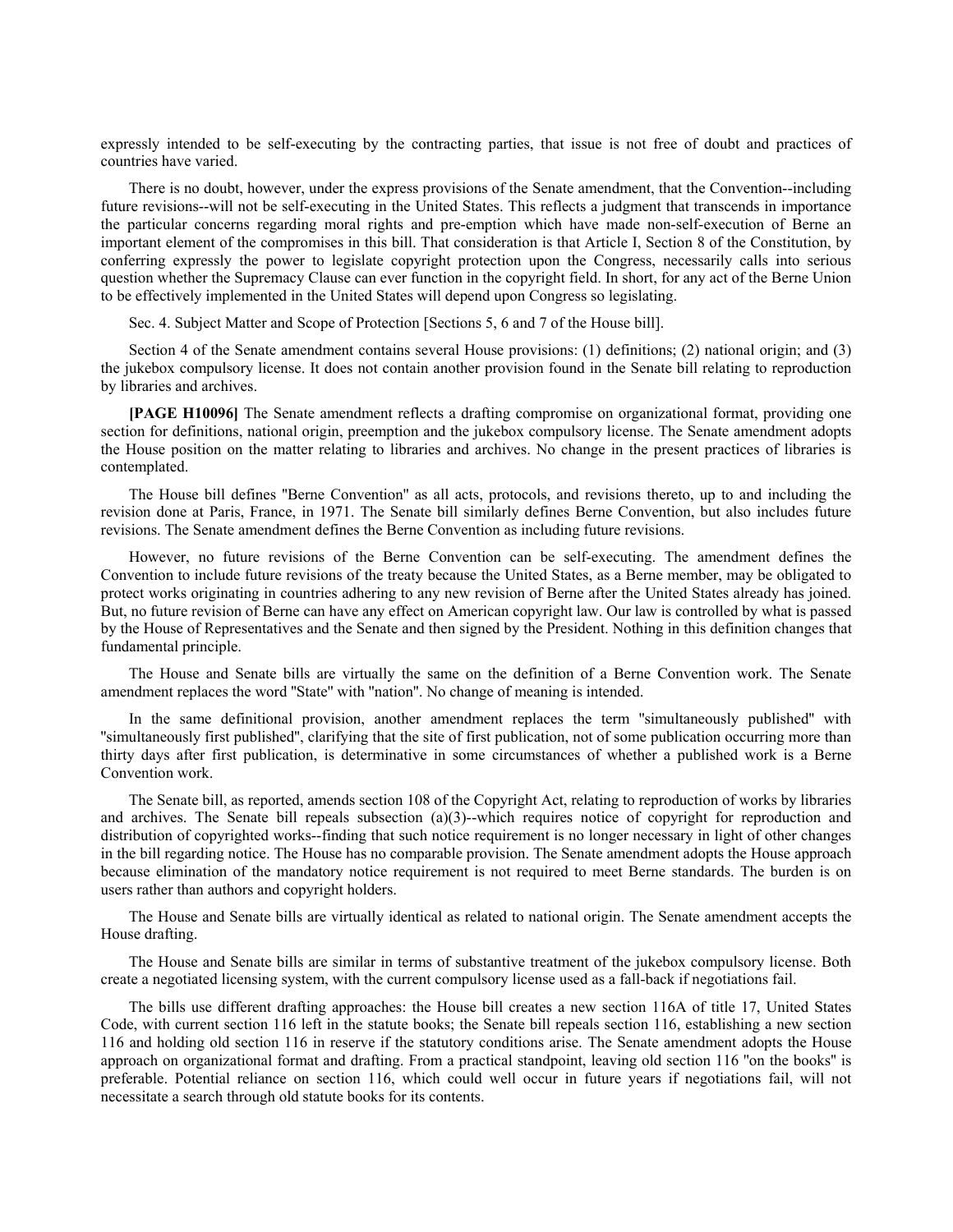The Senate amendment basically tracks the language of the House bill and does not contain a specific antitrust exemption. In this regard, the House-Senate compromise is contingent on agreement with language in the House Report (H. Rep. No. 100-609 at 25-26) regarding the procompetitive effects of collectively negotiated licensing agreements.

## Sec. 5. Recordation.

The House bill does not change the recordation provisions in the Copyright Act. The Senate bill eliminates recordation as a prerequisite to a lawsuit for copyright infringement.

The Senate amendment adopts the provisions of the Senate bill and therefore recordation will no longer be a precondition to suit. Recordation, however, will continue to be encouraged through the constructive notice provisions which remain unchanged.

Sec. 6. Preemption with Respect to Other Laws not Affected [Section 5 of the House bill].

Both bills contain amendments to section 301 of title 17, United States Code, regarding preemption with respect to other laws not being affected--that is, these laws are neither expanded or reduced--by the adherence of the United States to the Berne Convention or the satisfaction of United States obligations thereto. There is no difference of meaning in the two bills.

The Senate amendment essentially adopts the House language.

Sec. 7. Notice of Copyright [Section 8 of the House bill].

Visually perceptible copies; phonorecords of sound recordings. The House and Senate bills are similar in terms of eliminating mandatory notice of copyright as a condition for maintaining copyright for works published after the effective date of the Act. To encourage use of notice, both bills create incentives to use notice, specifying that in the case of defendants who have access to copies bearing proper notice, courts shall not give any weight to a claim of innocent infringement in mitigation of damages.

The compromise adopts provisions of secondary importance from both bills in provisions affecting (1) visually perceptible copies; and (2) phonorecords of sound recordings. The Senate amendment reflects this compromise.

Publications incorporating United States Government works. The Senate amendment incorporates the provisions of the Senate bill relating to notice and publications incorporating United States Government works, providing that the section 403 notice is subject to the same voluntary incentives that apply to all other published works. It is expected that the Copyright Office will provide guidance as to the content and position of the statement contemplated by this section.

Omission of notice. the House and Senate bills are essentially the same. The current mandatory notice requirement is eliminated and replaced with an incentive for voluntary notice. The Senate bill specifies that this section does not apply to works publicly distributed without notice by authority of the copyright owner before the effective date of the Act. The Senate amendment adopts a provision from the House bill, to clarify that the presence of voluntary notice affects only the ability of the defendant to seek mitigation of damages and not the ability of a library, archives, or public broadcasting defendant to seek remission of damages under a reasonable belief that ''fair use'' is present.

Sec. 8. Deposit of Copies or Phonorecords for Library of Congress [Section 9 of the House bill].

The House and Senate bills are virtually identical and the Senate amendment reflects this agreement

Sec. 9. Copyright Registration [Section 10 of the House bill].

The House and Senate bills differ on this important issue. The House bill maintains current law regarding copyright registration as a prerequisite to lawsuit. The Senate bill eliminates registration as a prerequisite to a lawsuit. The House found this registration requirement compatible with Berne under the minimalist approach taken in this legislation. The Senate Committee on the Judiciary, while recognizing that its conclusion is not free from doubt, decided on the record before it that existing section 411(a) of title 17, United States Code, is a prohibited formality under Berne and therefore eliminated the requirement.

Both the House and Senate approaches recognize that any possible incompatibility is limited to a certain class of works: those whose country of origin is a Berne member country other than the United States. The House and Senate agreed on a compromise that would exempt such ''foreign origin'' works from the requirement of section 411(a).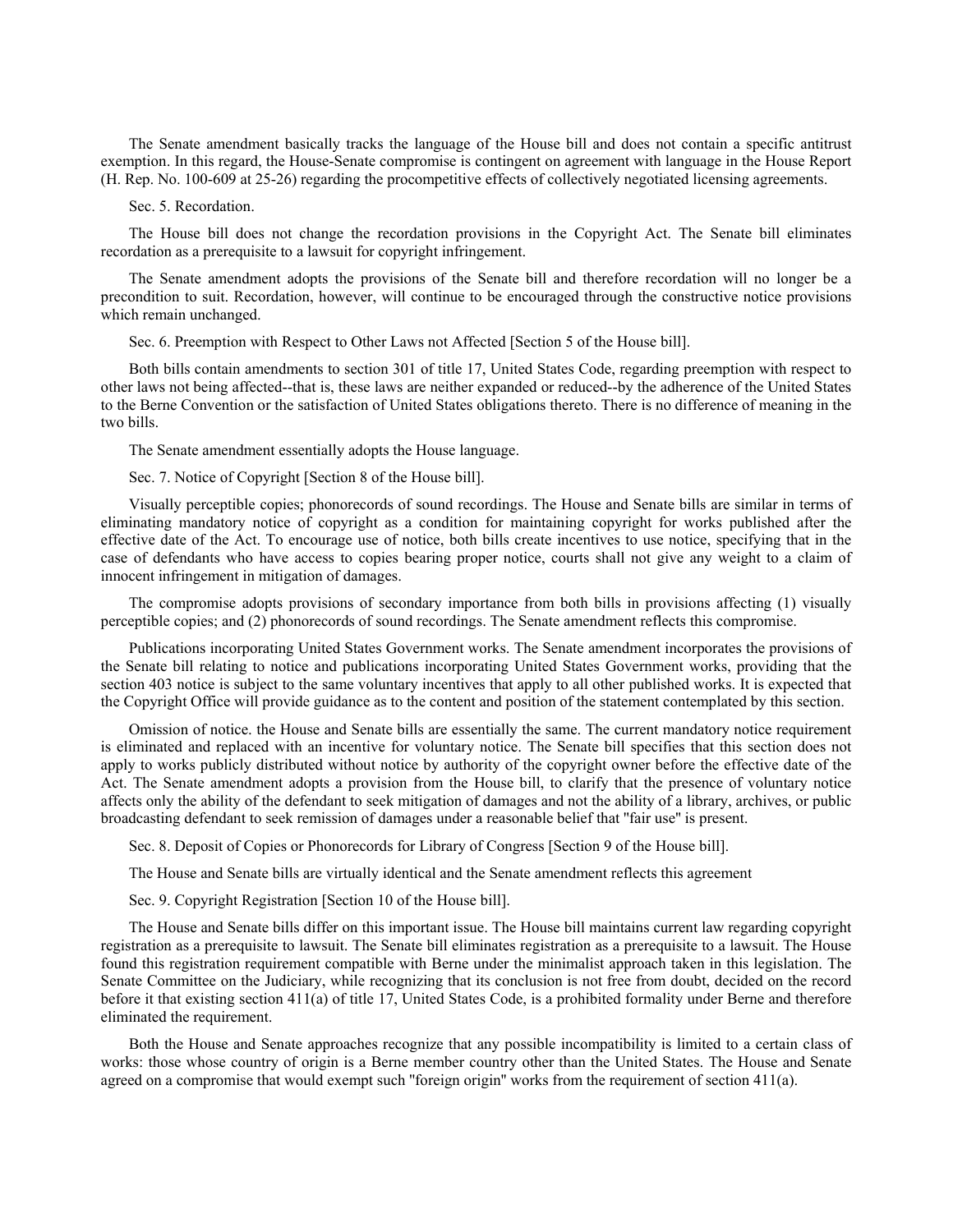The compromise involves a new definition of ''country of origin'' in section 101 of title 17, United States Code, to exempt the relevant foreign works; and a conforming amendment to section 411(a) of title 17, United States Code, to exempt the relevant foreign origin works from the ongoing registration requirement.

The House would have preferred to make no change in section 411, for the reasons given in the House Report (H. Rep. No. 100-609 at 40-43). The Senate bill eliminated the requirement of registration as a prerequisite to suit for all works, domestic and foreign. Such total elimination of the registration requirement for all works is clearly not necessary to make American law compatible with Berne, as the Senate Judiciary Committee recognized in its report (S. Rep. No. 100-352 at 13). Since the Senate amendment changes 411 only to the extent necessary to make it compatible with Berne even under the strictest interpretation, a compromise between the House and Senate bills was possible.

The amendment to section 411 constitutes an exception to the general principle of our law that registration should be attempted and granted or denied by the Copyright Office before suit for copyright infringement can be maintained. It is the plaintiff's responsibility to plead and prove that his or her case comes within the exception for works originating in a foreign country adhering to Berne. Unless a work is shown to be a work whose country of origin is not the United States, and therefore exempted from the requirements of section 411(a), then the work's country of origin is the United States and section 411(a) must be satisfied. As the factors establishing the non-United States origin of the work (whether situs of publication or nationality of the author or authors) are likely to be peculiarly within the knowledge of the copyright claimant, and since the exemption for works of non-United States origin is an exception to the general rule imposing a registration prerequisite, it is the obligation of the claimant in a work not submitted for registration to demonstrate the applicability of the exception.

Both the House and Senate bills leave unaffected the provisions of existing law granting prima facie evidentiary statutory damages and attorneys' fees upon timely registration of claims to copyright in order to assure a strong, accurate, and effective public record and deposit of works for the **[PAGE H10097]** benefit of the Library of Congress. Furthermore, these provisions are designed to relieve the evidentiary burdens placed on Federal judges who must adjudicate copyright controversies.

The two-tier solution is a reasonable compromise for American authors and their attorneys because of their familiarity with the American justice system and Copyright Office procedures. There is no real discrimination against American authors because foreign authors must also register in order to obtain the important benefits of the presumption of validity and statutory damages. In essence, all authors are treated equally.

The courthouse door is not barred to American authors because they maintain the right to litigate even upon a denial of registration.

In conclusion, the compromise should not be considered as the first step towards elimination of registration for all authors. To the contrary, it reaffirms the importance of registration--to the public, the Library of Congress, the judiciary, and the copyright community--and its ongoing validity.

Sec. 10. Copyright Infringement and Remedies.

In order to promote voluntary registration, the Senate bill doubles statutory penalties (which were last set in the Copyright Reform Act of 1976). The House bill has no comparable provision.

The Senate amendment adopts the provisions of the Senate bill. This compromise on statutory damages is related to the compromise, discussed above, on creation of a two-tier solution to the registration issue. Standing alone, there is nothing in the Berne Convention that would have mandated any changes in statutory damages.

The new statutory damages will only apply to registrations made on or after the effective date of the Act.

Sec. 11. Copyright Royalty Tribunal [Section 11 of the House bill].

The provisions in both bills relating to the Copyright Royalty Tribunal are necessitated by changes to the jukebox compulsory license. *See* section 8 of the House bill and section 4(2) of the Senate bill. Both bills set forth procedures to be followed by the Tribunal if negotiations for the new voluntary license fail.

In this regard, there are three differences between the bills.

Deference given to previous rates. In determining whether a rate is fair, under the House approach the Tribunal must give ''substantial deference'' to previous rates. Under the Senate bill, the Tribunal must give ''appropriate weight''. The Senate amendment opts for the approach of the Senate bill.